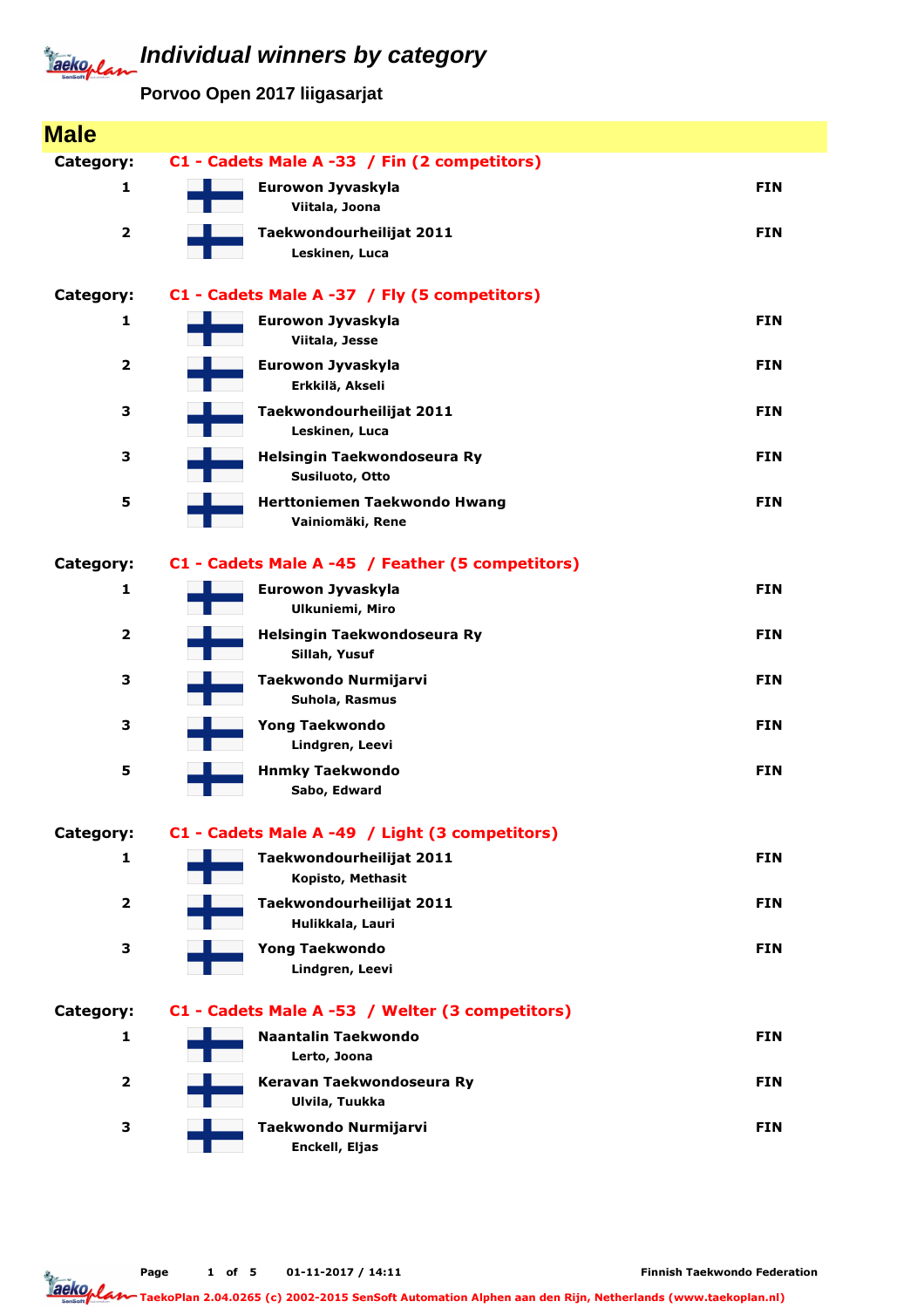## **Individual winners by category** Jackoplan

**Porvoo Open 2017 liigasarjat**

| <b>Male</b>             |                                                        |            |
|-------------------------|--------------------------------------------------------|------------|
| Category:               | B1 - Juniors Male A -51 / Bantam (2 competitors)       |            |
| 1                       | Taekwondourheilijat 2011                               | <b>FIN</b> |
|                         | Kopisto, Methasit                                      |            |
| $\overline{\mathbf{2}}$ | <b>Yong Taekwondo</b>                                  | <b>FIN</b> |
|                         | Tiukka, Saku                                           |            |
| Category:               | B1 - Juniors Male A -59 / Light (2 competitors)        |            |
| 1                       | <b>Malmin Taekwondo Ry</b>                             | <b>FIN</b> |
|                         | Isosalo, Mika                                          |            |
| $\overline{\mathbf{2}}$ | <b>Hnmky Taekwondo</b>                                 | <b>FIN</b> |
|                         | Jaakonaho, Juuso                                       |            |
| Category:               | B1 - Juniors Male A -63 / Welter (3 competitors)       |            |
| 1                       | <b>Budokwai Taekwondo</b>                              | <b>FIN</b> |
|                         | Anwari, Khaleghdad                                     |            |
| $\overline{\mathbf{2}}$ | <b>Malmin Taekwondo Ry</b>                             | <b>FIN</b> |
|                         | Isosalo, Mika<br>Soukan Taekwondo Klubi                |            |
| З                       | Anttila, Veeti                                         | <b>FIN</b> |
|                         |                                                        |            |
| Category:               | B1 - Juniors Male A -68 / Light Middle (3 competitors) |            |
| 1                       | <b>Budokwai Taekwondo</b>                              | <b>FIN</b> |
|                         | Saarinen, Otso                                         |            |
| $\overline{\mathbf{2}}$ | Porin Taekwondoseura Ry<br>Pulakka, Jasper             | <b>FIN</b> |
| 3                       | <b>Yong Taekwondo</b>                                  | <b>FIN</b> |
|                         | Laine, Kimmo                                           |            |
|                         |                                                        |            |
| Category:               | R1 - Seniors Male A -63 / Bantam (3 competitors)       |            |
| 1                       | <b>Mudo Ry</b>                                         | <b>FIN</b> |
|                         | Ahmadi, Ehsanulla                                      |            |
| $\mathbf{2}$            | Taekwondourheilijat 2011<br>Korolevskiy, Eduard        | <b>FIN</b> |
| З                       | Taekwondourheilijat 2011                               | <b>FIN</b> |
|                         | Leskinen, Sami                                         |            |
|                         |                                                        |            |
| Category:               | R1 - Seniors Male A -74 / Light (3 competitors)        |            |
| 1                       | Forssan Taekwondoseura Ry                              | <b>FIN</b> |
|                         | Rokkanen, Mikael                                       |            |
| $\overline{\mathbf{2}}$ | Taekwondourheilijat 2011<br>Mirzaei, Bardia            | <b>FIN</b> |
| З                       | Helsingin Itsepuolustuskoulu                           | <b>FIN</b> |
|                         | Petjoi, Tommi                                          |            |

Page 2 of 5 01-11-2017 / 14:11

Jackoplan TaekoPlan 2.04.0265 (c) 2002-2015 SenSoft Automation Alphen aan den Rijn, Netherlands (www.taekoplan.nl)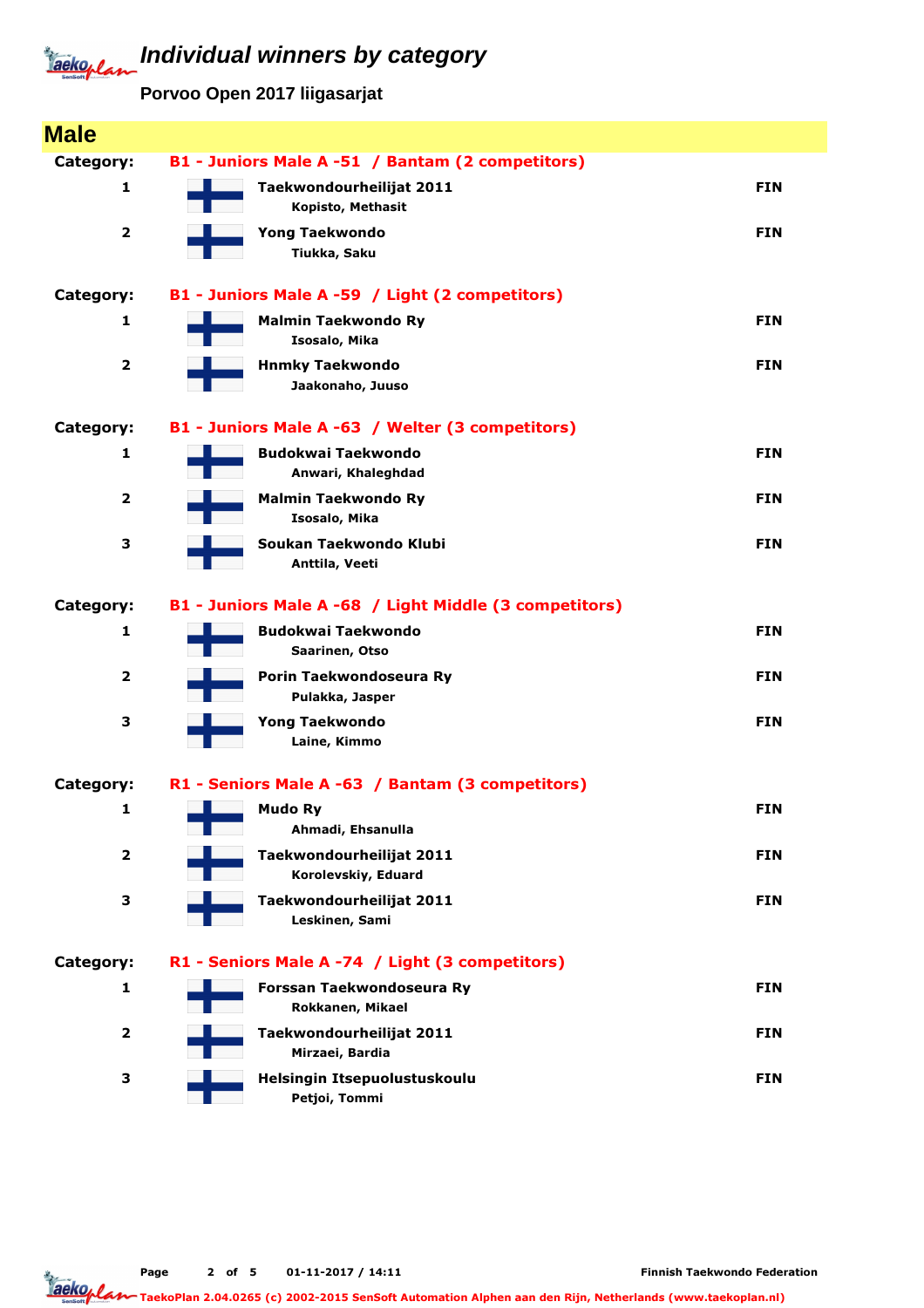## **Individual winners by category** Jackoplan

**Porvoo Open 2017 liigasarjat**

| <b>Female</b>           |                                                    |            |
|-------------------------|----------------------------------------------------|------------|
| Category:               | C1 - Cadets Female A -29 / Fin (3 competitors)     |            |
| 1                       | <b>Doboksport Tampere</b><br>Tiihonen, Helmi       | <b>FIN</b> |
| $\overline{\mathbf{2}}$ | Porvoon Taekwondoseura Ry<br>Rämö, Jenna           | <b>FIN</b> |
| з                       | <b>Budokwai Taekwondo</b><br>Tammila, Ada          | <b>FIN</b> |
| Category:               | C1 - Cadets Female A -33 / Fly (5 competitors)     |            |
| 1                       | <b>Doboksport Tampere</b><br>Tiihonen, Viivi       | <b>FIN</b> |
| $\overline{2}$          | Taekwondourheilijat 2011<br>Kortelainen, Aino      | <b>FIN</b> |
| 3                       | Porvoon Taekwondoseura Ry<br>Mankonen, Juuli       | <b>FIN</b> |
| з                       | Taekwondourheilijat 2011<br>Vettenniemi, Jenny     | <b>FIN</b> |
| 5                       | <b>Budokwai Taekwondo</b><br>Tammila, Ada          | <b>FIN</b> |
| Category:               | C1 - Cadets Female A -37 / Bantam (4 competitors)  |            |
| 1                       | Taekwondourheilijat 2011<br>Kortelainen, Aino      | <b>FIN</b> |
| $\overline{2}$          | Porvoon Taekwondoseura Ry<br>Mankonen, Juuli       | <b>FIN</b> |
| з                       | <b>Budokwai Taekwondo</b><br>Hashim Marza, Fatima  | <b>FIN</b> |
| з                       | <b>Doboksport Tampere</b><br>Tuomainen, Jemina     | <b>FIN</b> |
| Category:               | C1 - Cadets Female A -41 / Feather (4 competitors) |            |
| 1                       | Taekwondo Nurmijarvi<br>Suorela, Iisa              | <b>FIN</b> |
| $\overline{\mathbf{2}}$ | Taekwondourheilijat 2011<br>Tatti, Janika          | <b>FIN</b> |
| 3                       | <b>Yong Taekwondo</b><br>Heinonen, Vilhelmiina     | <b>FIN</b> |
| 3                       | Loviisan Taekwondo Ry<br>Johansson, Emma           | <b>FIN</b> |
| Category:               | C1 - Cadets Female A -44 / Light (3 competitors)   |            |
| 1                       | <b>Yong Taekwondo</b><br>Kosonen, Emma             | <b>FIN</b> |
| $\overline{\mathbf{2}}$ | Loviisan Taekwondo Ry<br>Johansson, Emma           | <b>FIN</b> |
| з                       | <b>Yong Taekwondo</b><br>Heinonen, Vilhelmiina     | <b>FIN</b> |
|                         |                                                    |            |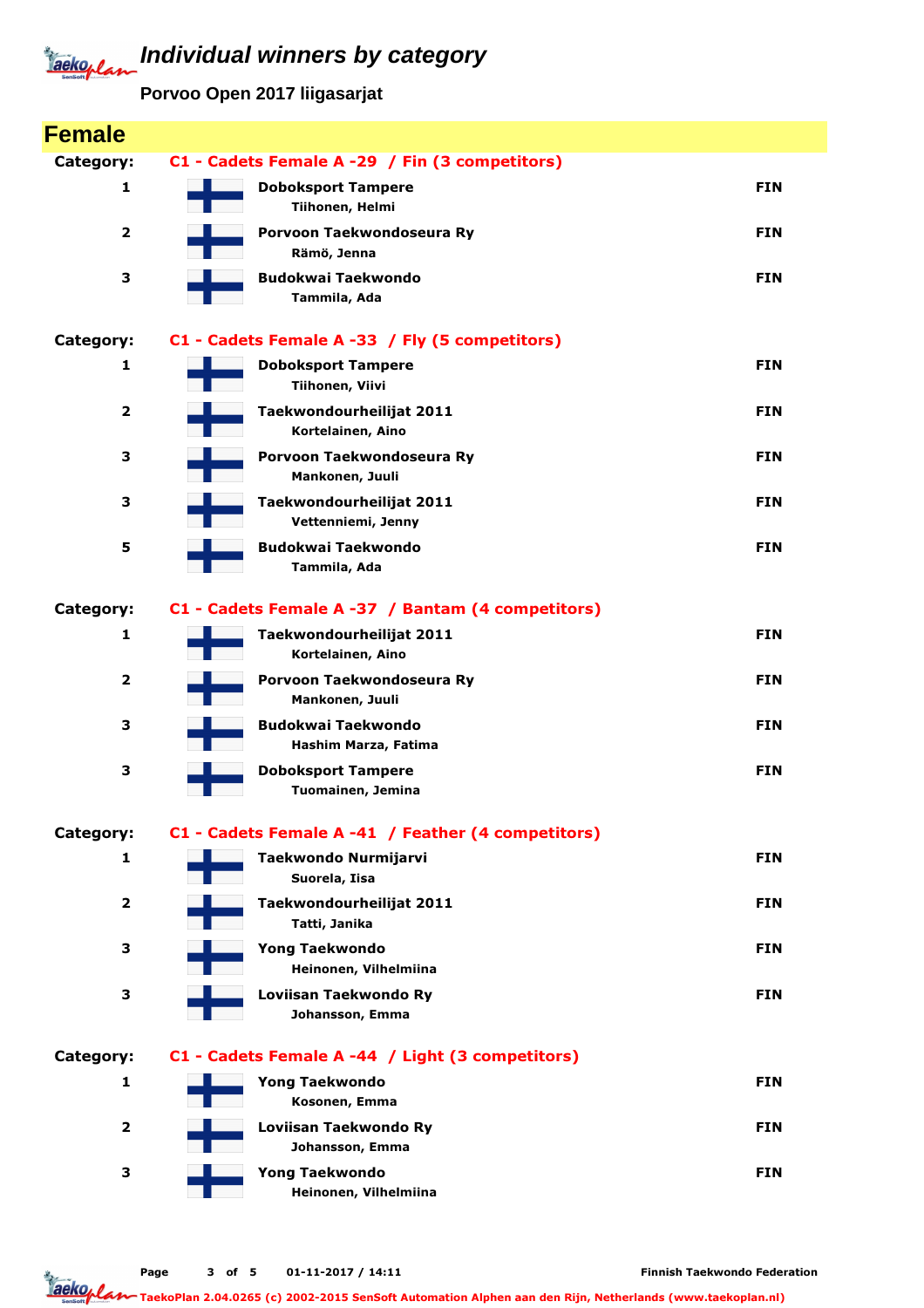# **Individual winners by category** Jackeplan

**Porvoo Open 2017 liigasarjat**

| <b>Female</b>           |                                                         |            |
|-------------------------|---------------------------------------------------------|------------|
| Category:               | C1 - Cadets Female A -51 / Light middle (3 competitors) |            |
| 1                       | Taekwondourheilijat 2011                                | <b>FIN</b> |
|                         | Holopainen, Tuikku                                      |            |
| $\overline{\mathbf{2}}$ | <b>Yong Taekwondo</b><br>Kosonen, Iida                  | <b>FIN</b> |
| 3                       | Porvoon Taekwondoseura Ry                               | <b>FIN</b> |
|                         | Ravaska, Inka                                           |            |
| Category:               | C1 - Cadets Female A -55 / Middle (2 competitors)       |            |
| 1                       | Taekwondo Nurmijarvi                                    | <b>FIN</b> |
|                         | Nieminen, Vilma                                         |            |
| $\overline{\mathbf{2}}$ | <b>Yong Taekwondo</b>                                   | <b>FIN</b> |
|                         | Kosonen, Iida                                           |            |
| Category:               | B1 - Juniors Female A -49 / Feather (5 competitors)     |            |
| $\mathbf{1}$            | <b>Yong Taekwondo</b>                                   | <b>FIN</b> |
|                         | Kosonen, Emma                                           |            |
| $\overline{\mathbf{2}}$ | <b>Doboksport Tampere</b><br>Tiihonen, Sanni            | <b>FIN</b> |
| з                       | <b>Budokwai Taekwondo</b>                               | <b>FIN</b> |
|                         | Tammila, Ida                                            |            |
| 3                       | Taekwondourheilijat 2011                                | <b>FIN</b> |
| 5                       | Holopainen, Tuikku<br>Forssan Taekwondoseura Ry         | <b>FIN</b> |
|                         | Töttölä, Veera                                          |            |
|                         |                                                         |            |
| Category:               | B1 - Juniors Female A -55 / Welter (5 competitors)      |            |
| 1                       | Taekwondo Nurmijarvi<br>Toivonen, Elisa                 | <b>FIN</b> |
| $\overline{\mathbf{2}}$ | <b>Yong Taekwondo</b>                                   | <b>FIN</b> |
|                         | Mattila, Suvi                                           |            |
| 3                       | <b>Action Sport Center</b>                              | <b>FIN</b> |
|                         | Vuori, Kia                                              |            |
| 3                       | Taekwondourheilijat 2011                                | <b>FIN</b> |
| 5                       | Lahti, Emilia<br>Forssan Taekwondoseura Ry              | <b>FIN</b> |
|                         | Treskine, Petra                                         |            |
| Category:               | B1 - Juniors Female A -63 / Middle (3 competitors)      |            |
| 1                       | <b>Yong Taekwondo</b>                                   | <b>FIN</b> |
|                         | Azboy, Evin                                             |            |
| $\overline{\mathbf{2}}$ | <b>Budokwai Taekwondo</b>                               | <b>FIN</b> |
|                         | Kurkela, Nea-Anna                                       |            |
| 3                       | Toijalan Taekwondo - Chun<br>Juvonen, Emma              | <b>FIN</b> |